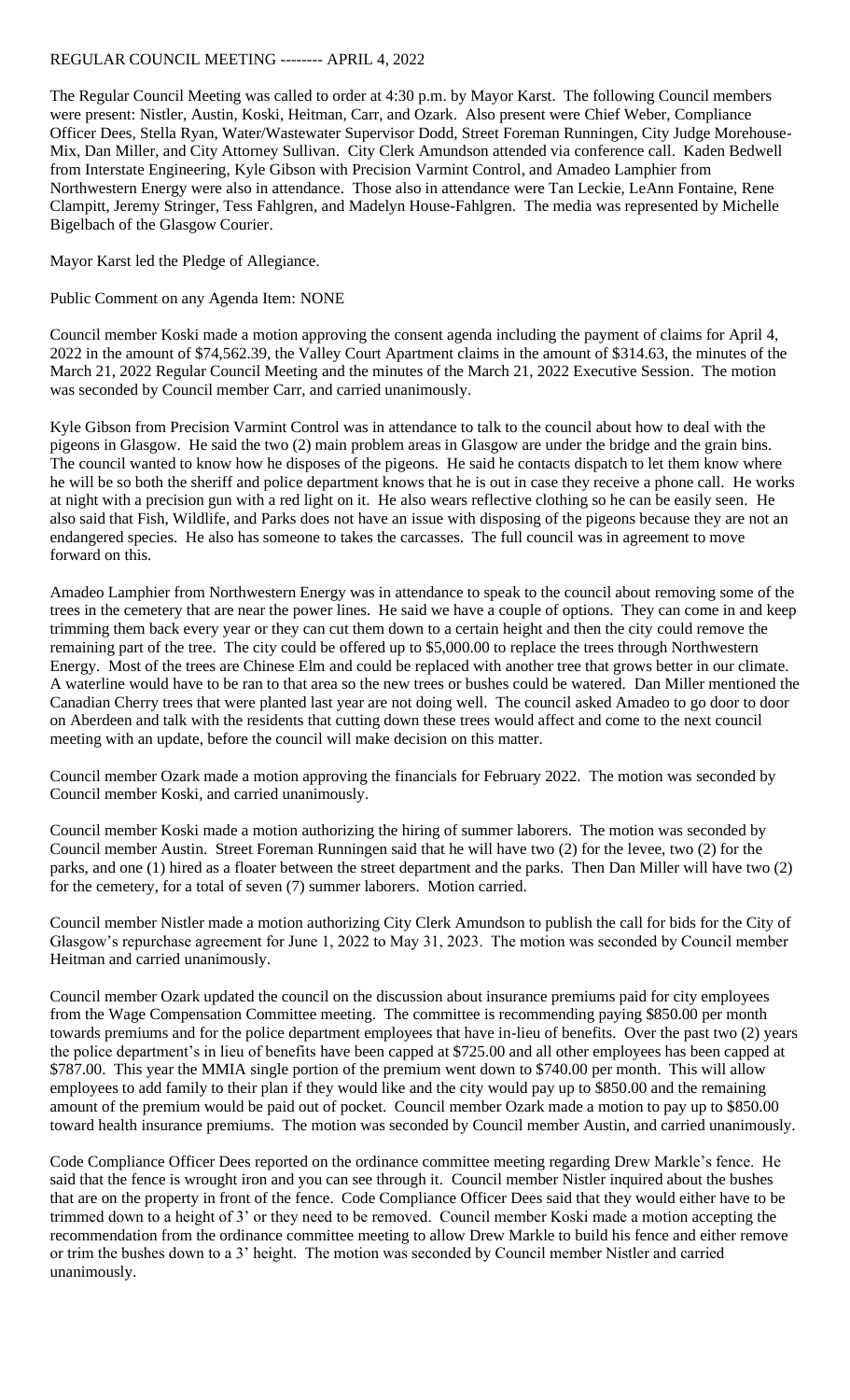Council member Carr made a motion approving the Amended Plat of Lots 12 and 13, Block 65, Original Glasgow Townsite, Valley County, Montana for Josh and Ronica Sand. The motion was seconded by Council member Nistler, and carried unanimously.

Code Compliance Officer Dees updated the public in attendance on how the abandoned/vacant properties are being dealt with. He explained that an initial letter was sent out to the property owners letting them know that a new ordinance had been passed on this issue and will need to be addressed. He will be working on sending official letters out now that the weather is getting nicer and these properties can be worked on. If the property can be rehabilitated the property owner would have 120 calendar days to do so. If the property needs to be demolished the owner would have 180 calendar days.

Council member Koski updated the council on the Valley Court Committee meeting. The committee would like to transfer the property to another owner. She stated that City Clerk Amundson said there is a lot of paperwork that would have to be completed to do so. She also talked about the Valley Court maintenance contract between the City of Glasgow and Hopstad Construction. The amount would be \$1,000.00 per month and he could commit about 40 hours per month, which would include maintaining the sidewalks, yard, and small repairs on the property. Any large projects would be billed separately at a reduced hourly rate, and the city would pay for the materials. City Clerk Amundson then updated the council on the phone call she had with Beki Brandborg right before the meeting. She said that Beki is going to submit a request for funding to the Montana Board of Housing on April 7, 2022, and by the end of the month she should have an answer from them if she is able to submit a full application for funding that would be due in August 2022. Mayor Karst wanted to know what the city would need to do to transfer the property. City Clerk Amundson recommended advertising for it and see if there is any interest; then if there is, start the paperwork process. It would have to stay under USDA Rural Development until the transfer is complete, then the new owner could go through the process of removing the property from Rural Development. Council member Carr made a motion approving the contract between the City of Glasgow and Hopstad Construction for a six (6) month period. The motion was seconded by Council member Ozark, and carried unanimously.

## Unfinished Business:

-Levee Safety Committee Report – There is a meeting tomorrow Tuesday April  $5<sup>th</sup>$  at 3:30 p.m. -Update on GNDC noncompetitive grant – The current project has been completed and the next project will be a small.

Mayor Karst told the council that Brianna Vine and Tori Matejovsky had met with him and wanted to know if the city would like to continue with the non-competitive grant program. He explained that GNDC won't be able to assist the city with this program, but they would be willing to train someone to take on this project. He also said that he has been in contact with T&R Trucking and they will put a dumpster in a central location for the city on April 22<sup>nd</sup> for community clean up day. Council member Koski mentioned Two Rivers should be able to have someone at the dumpster area, so only authorized items can be put into it. Two Rivers will also take care of advertising for the city cleanup day. He also mentioned we need to come up with rules/regulations on getting people to clean up the shooting range after they are done and cleaning up dog waste in the parks.

Committee Reports: There were no reports for Personnel or Ordinance. There will be a water committee meeting tonight following the wage compensation meeting. Mayor Karst mentioned the work on the cemetery gate should start this month and hopefully be completed by Memorial Day. Stella Ryan gave her grant report on the following; she is waiting on a quote for dive suits to submit a grant application to Firehouse Subs, the police department is waiting on signatures for the MOU from the surrounding counties for the Violence Against Women grant and should be able to submit this application on Friday. She has started solicitation for officer mental health and wellness grants, and researching if we can qualify for the sexual assault kit initiative this year, and is looking into Child Advocacy Center funding; there are corporate grants available. The VOCA grant reports are due on the 10<sup>th</sup> of April and will be reviewing the current Bulletproof Vest grant. She also made contact with the head of narcotics and human trafficking out of Helena and he will provide support and resources for the task force in the future. She also talked about a safety app for Glasgow, this is still in the works.

## Department Head Reports:

Water/Wastewater Supervisor Dodd talked about the manhole replacement project she is working on. She will be working with City Clerk Amundson to get the annual drinking water quality report finished and in the paper by June 30, 2022. Council member Nistler inquired if a hydrant could be moved on a property. Chelsea said that she would have to take a look at it and see if it would be possible, it would depend on how it is connected to the water line.

Street Foreman Runningen said his department has been sweeping, cleaning up the parks, they will start working on the city's sprinklers as soon as it warms enough, and the Rip Rap for homerun pond has been ordered and should be able to be installed soon.

Chief Weber mentioned inventory in the police department building is almost complete and the speed feed sign is in and should be up and functionable within the next week.

City Judge Morehouse-Mix told the council that 16 additional cases have been added this month and she is also looking into a training that is being held in Reno. She said this training would be beneficial to her position and there are scholarships available.